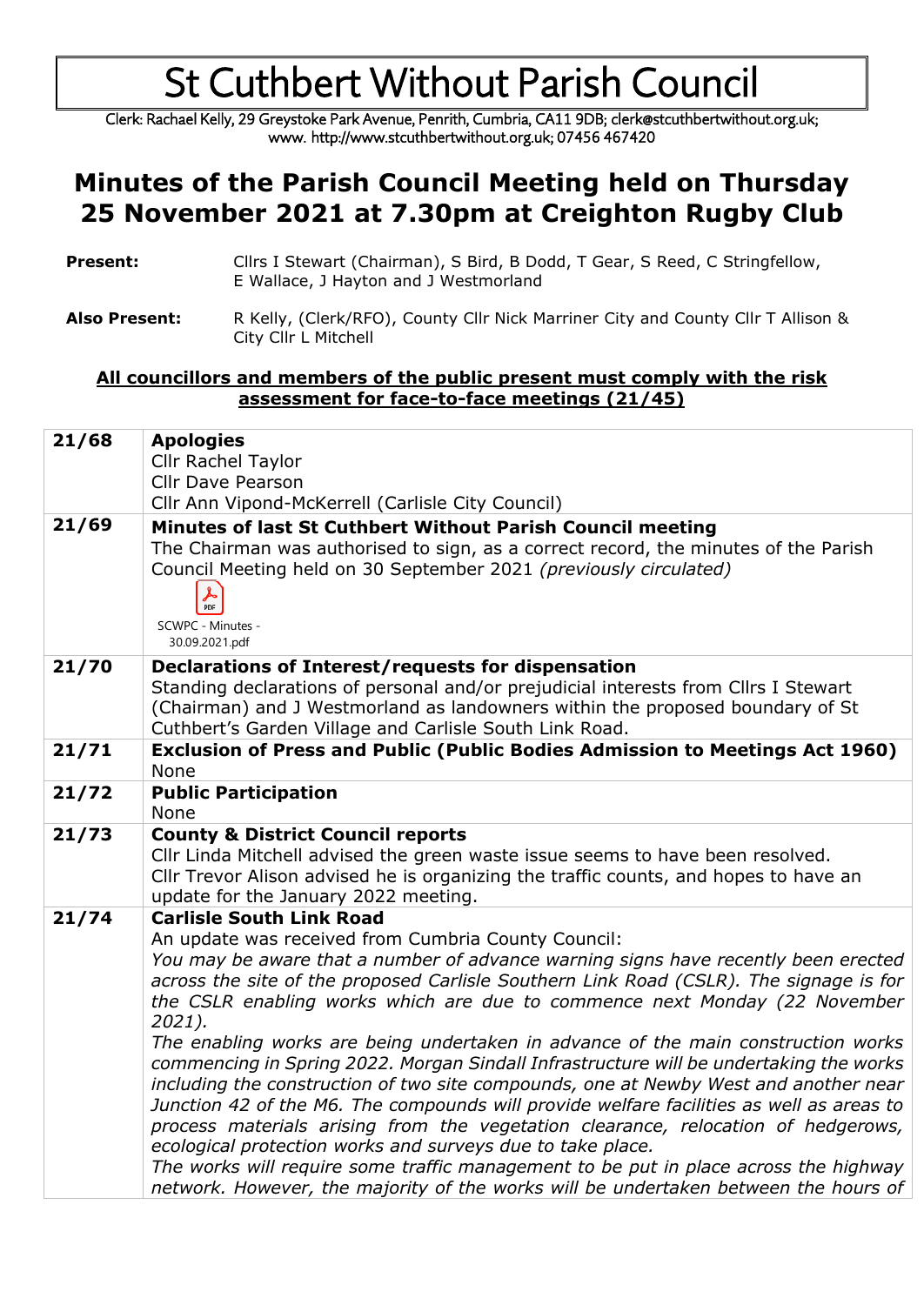Clerk: Rachael Kelly, 29 Greystoke Park Avenue, Penrith, Cumbria, CA11 9DB; clerk@stcuthbertwithout.org.uk; www. http://www.stcuthbertwithout.org.uk; 07456 467420

| 21/75 | 09:30am and 3:30pm in order to reduce disruption to road users at peak times.<br>Information regarding the traffic management arrangements can be found on the<br>council's website: www.cumbria.gov.uk/roadworks.<br>As a key stakeholder we thank you for your cooperation during the project development<br>to date. The council is committed to maintaining an open line of communication with all<br>stakeholders and as such, if you would like to communicate with the project team please<br>email cslr@cumbria.gov.uk.<br>The compulsory purchase order for the land adjacent to the picnic area near to<br>Newbiggin Bridge was noted.<br><b>St Cuthbert's Garden Village</b><br>A meeting was held on 20 October, the draft minutes to be circulated. A highly<br>commended award has been awarded to the planning team for their works to the |                                                                                                                                                                                                                                                    |                                                         |                             |                |  |  |  |
|-------|-----------------------------------------------------------------------------------------------------------------------------------------------------------------------------------------------------------------------------------------------------------------------------------------------------------------------------------------------------------------------------------------------------------------------------------------------------------------------------------------------------------------------------------------------------------------------------------------------------------------------------------------------------------------------------------------------------------------------------------------------------------------------------------------------------------------------------------------------------------|----------------------------------------------------------------------------------------------------------------------------------------------------------------------------------------------------------------------------------------------------|---------------------------------------------------------|-----------------------------|----------------|--|--|--|
|       | garden village.                                                                                                                                                                                                                                                                                                                                                                                                                                                                                                                                                                                                                                                                                                                                                                                                                                           |                                                                                                                                                                                                                                                    |                                                         |                             |                |  |  |  |
| 21/76 | <b>Applications for Development</b><br>76.1 - The decisions made by Carlisle City Council were noted:                                                                                                                                                                                                                                                                                                                                                                                                                                                                                                                                                                                                                                                                                                                                                     |                                                                                                                                                                                                                                                    |                                                         |                             |                |  |  |  |
|       | Ref no.                                                                                                                                                                                                                                                                                                                                                                                                                                                                                                                                                                                                                                                                                                                                                                                                                                                   | <b>Description</b>                                                                                                                                                                                                                                 |                                                         | <b>Location</b>             | <b>Comment</b> |  |  |  |
|       | 21/0894                                                                                                                                                                                                                                                                                                                                                                                                                                                                                                                                                                                                                                                                                                                                                                                                                                                   | Demolition of conservatory & lean-to;                                                                                                                                                                                                              |                                                         |                             |                |  |  |  |
|       |                                                                                                                                                                                                                                                                                                                                                                                                                                                                                                                                                                                                                                                                                                                                                                                                                                                           | erection of two storey rear extension to<br>provide kitchen/dining room, utility &<br>191 Durdar<br>shower room on ground floor with 2no.<br>Road<br>bedrooms above together with porch to<br>front elevation & external insulation to<br>end wall |                                                         |                             | Granted        |  |  |  |
|       |                                                                                                                                                                                                                                                                                                                                                                                                                                                                                                                                                                                                                                                                                                                                                                                                                                                           |                                                                                                                                                                                                                                                    |                                                         |                             |                |  |  |  |
|       | 76.2 - The below submissions to Carlisle City Council were ratified:                                                                                                                                                                                                                                                                                                                                                                                                                                                                                                                                                                                                                                                                                                                                                                                      |                                                                                                                                                                                                                                                    |                                                         |                             |                |  |  |  |
|       | Ref no.<br>21/0966                                                                                                                                                                                                                                                                                                                                                                                                                                                                                                                                                                                                                                                                                                                                                                                                                                        | <b>Description</b><br>Single storey side extension incorporating                                                                                                                                                                                   | <b>Location</b><br>5 High                               | <b>Comment</b><br><b>No</b> |                |  |  |  |
|       |                                                                                                                                                                                                                                                                                                                                                                                                                                                                                                                                                                                                                                                                                                                                                                                                                                                           | existing car port into additional living<br>accommodation; formation of pitched rood<br>over existing flat roof garage                                                                                                                             |                                                         | Woodbank,<br><b>Brisco</b>  | comments       |  |  |  |
|       | 21/1004                                                                                                                                                                                                                                                                                                                                                                                                                                                                                                                                                                                                                                                                                                                                                                                                                                                   | Erection of site wall to entrance of<br>development site                                                                                                                                                                                           | Land<br>adjacent to<br>Carleton<br>Farm,<br>London Road | No<br>comments              |                |  |  |  |
|       | 21/1024                                                                                                                                                                                                                                                                                                                                                                                                                                                                                                                                                                                                                                                                                                                                                                                                                                                   | Proposed widening of driveway; erection<br>of new wall, gates and pitched garage roof                                                                                                                                                              | Creg Na Baa,<br>Newbiggin<br>Road                       | No<br>comments              |                |  |  |  |
|       | 21/1032                                                                                                                                                                                                                                                                                                                                                                                                                                                                                                                                                                                                                                                                                                                                                                                                                                                   | Erection of two storey rear and single<br>storey side extension to provide additional<br>living accommodation on ground floor with<br>1no. en-suite bedroom above.                                                                                 |                                                         | Scalesceugh<br>Lodge        | No<br>comments |  |  |  |
|       |                                                                                                                                                                                                                                                                                                                                                                                                                                                                                                                                                                                                                                                                                                                                                                                                                                                           |                                                                                                                                                                                                                                                    |                                                         |                             |                |  |  |  |
|       | Ref no.                                                                                                                                                                                                                                                                                                                                                                                                                                                                                                                                                                                                                                                                                                                                                                                                                                                   | 76.3 - The following application/s for development were considered:<br><b>Description</b>                                                                                                                                                          | <b>Location</b>                                         |                             | <b>Comment</b> |  |  |  |
|       | 21/0918                                                                                                                                                                                                                                                                                                                                                                                                                                                                                                                                                                                                                                                                                                                                                                                                                                                   | Erection of single storey rear                                                                                                                                                                                                                     |                                                         |                             | No             |  |  |  |
|       |                                                                                                                                                                                                                                                                                                                                                                                                                                                                                                                                                                                                                                                                                                                                                                                                                                                           | extension to provided extended<br>kitchen, together with construction<br>of dormer windows to front and rear<br>to provide first floor accommodation                                                                                               | Longstone, 3 High<br>Woodbank, Brisco                   |                             | comments       |  |  |  |
|       |                                                                                                                                                                                                                                                                                                                                                                                                                                                                                                                                                                                                                                                                                                                                                                                                                                                           |                                                                                                                                                                                                                                                    |                                                         |                             |                |  |  |  |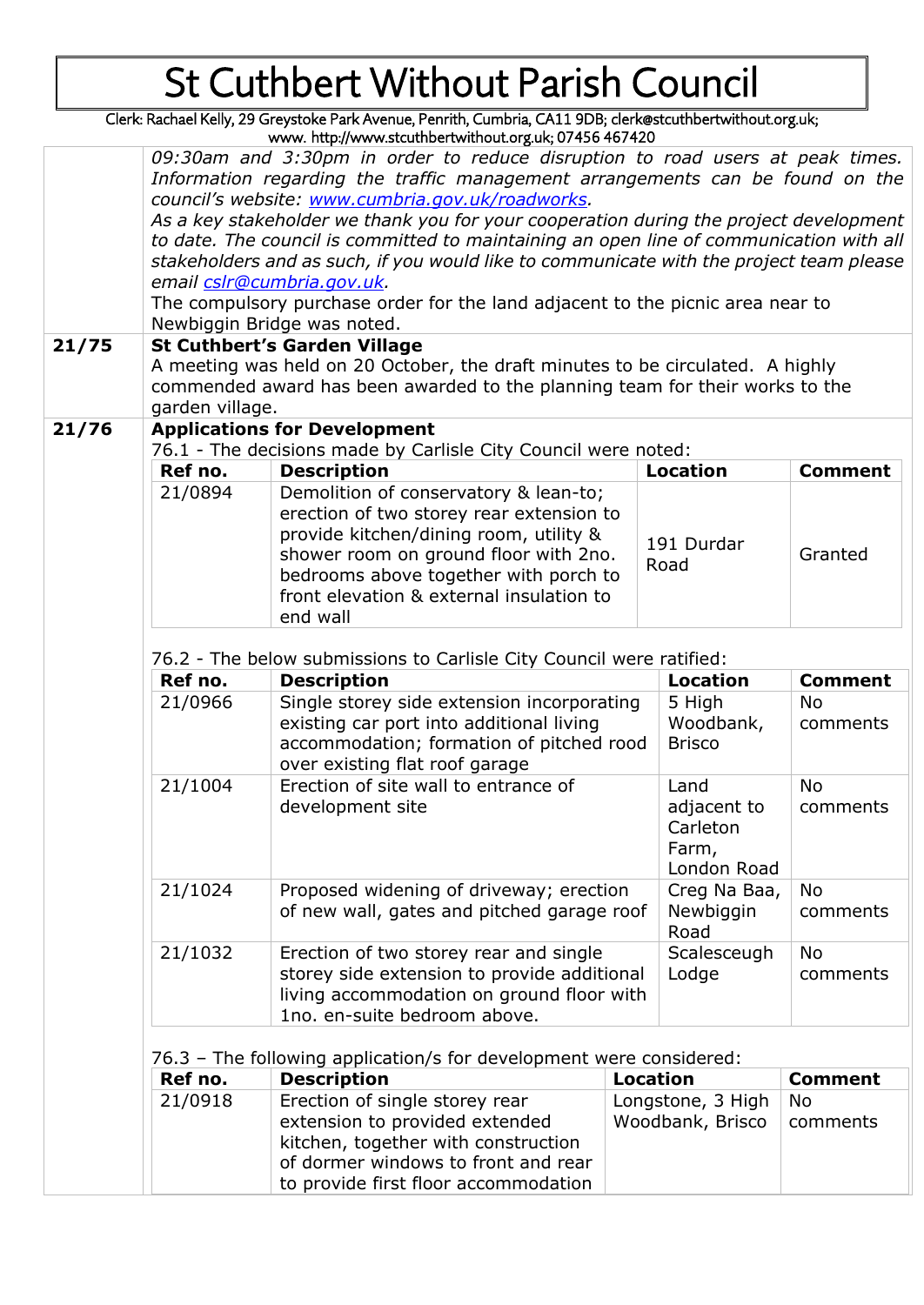Clerk: Rachael Kelly, 29 Greystoke Park Avenue, Penrith, Cumbria, CA11 9DB; clerk@stcuthbertwithout.org.uk;

| www.http://www.stcuthbertwithout.org.uk; 07456 467420 |                                                                                                                                                                                                                                                                                                                                                                                                                                                                                                                                                                                                                                                                                                                                                                                                                                                                                                                                                                                                                                                                                                                                                                                                                                                                                                 |                                                                                                                                                                                                                                                                                                                                                                                                                                                                                                       |                                               |                                                            |  |  |
|-------------------------------------------------------|-------------------------------------------------------------------------------------------------------------------------------------------------------------------------------------------------------------------------------------------------------------------------------------------------------------------------------------------------------------------------------------------------------------------------------------------------------------------------------------------------------------------------------------------------------------------------------------------------------------------------------------------------------------------------------------------------------------------------------------------------------------------------------------------------------------------------------------------------------------------------------------------------------------------------------------------------------------------------------------------------------------------------------------------------------------------------------------------------------------------------------------------------------------------------------------------------------------------------------------------------------------------------------------------------|-------------------------------------------------------------------------------------------------------------------------------------------------------------------------------------------------------------------------------------------------------------------------------------------------------------------------------------------------------------------------------------------------------------------------------------------------------------------------------------------------------|-----------------------------------------------|------------------------------------------------------------|--|--|
|                                                       | 21/0995                                                                                                                                                                                                                                                                                                                                                                                                                                                                                                                                                                                                                                                                                                                                                                                                                                                                                                                                                                                                                                                                                                                                                                                                                                                                                         | Erection of detached dwelling and<br>garage                                                                                                                                                                                                                                                                                                                                                                                                                                                           | Land adjacent<br>Carwinley, Durdar<br>Road    | <b>No</b><br>comments                                      |  |  |
|                                                       | 21/1027                                                                                                                                                                                                                                                                                                                                                                                                                                                                                                                                                                                                                                                                                                                                                                                                                                                                                                                                                                                                                                                                                                                                                                                                                                                                                         | Erection of 2no. non illuminated free<br>standing hoardings & 4 flag poles                                                                                                                                                                                                                                                                                                                                                                                                                            | Land adjacent to<br>Carleton Farm             | Objection to<br>sign and flag<br>pole next to<br>The Whins |  |  |
|                                                       | 21/1076                                                                                                                                                                                                                                                                                                                                                                                                                                                                                                                                                                                                                                                                                                                                                                                                                                                                                                                                                                                                                                                                                                                                                                                                                                                                                         | Restoration and enhancement of<br>existing Hospice Garden                                                                                                                                                                                                                                                                                                                                                                                                                                             | Eden Valley<br>Hospice                        | <b>No</b><br>comments                                      |  |  |
|                                                       | 21/0977                                                                                                                                                                                                                                                                                                                                                                                                                                                                                                                                                                                                                                                                                                                                                                                                                                                                                                                                                                                                                                                                                                                                                                                                                                                                                         | Erection of 1no. dwelling                                                                                                                                                                                                                                                                                                                                                                                                                                                                             | L/A 2 Carleton<br>Hill Cottages,<br>Cocklakes | <b>No</b><br>comments                                      |  |  |
| 21/77                                                 | names themselves.<br>PDF<br>DocCons01.pdf                                                                                                                                                                                                                                                                                                                                                                                                                                                                                                                                                                                                                                                                                                                                                                                                                                                                                                                                                                                                                                                                                                                                                                                                                                                       | <b>Street Name &amp; Numbering consultation</b><br>The suggestions for the street name and numbering for the land adjacent to The Whins<br>and Mill Holme, Carleton were discussed, and concerns were raised that the street<br>names should be similar to Phase 1 of Speckled Wood (Butterflies), and that the<br>purchasers of the properties to be named should have the opportunity to choose the<br>$\frac{1}{\text{PDF}}$<br>PDF<br>210096SNBN Site<br>DocConsForm.pdf<br>Plan showing plot and |                                               |                                                            |  |  |
| 21/78                                                 | <b>Legal dispute with Contractor</b><br>Cllr Sean Reed advised 6 of the 20 trees have been planted and the felled trees are<br>still to be felled. An update to be received at the January 2022 meeting.                                                                                                                                                                                                                                                                                                                                                                                                                                                                                                                                                                                                                                                                                                                                                                                                                                                                                                                                                                                                                                                                                        |                                                                                                                                                                                                                                                                                                                                                                                                                                                                                                       |                                               |                                                            |  |  |
| 21/79                                                 | <b>Wreay Village Green</b><br>Cllr Sean Reed advised that the Church Commissioners agent made contact and<br>discussions are ongoing.                                                                                                                                                                                                                                                                                                                                                                                                                                                                                                                                                                                                                                                                                                                                                                                                                                                                                                                                                                                                                                                                                                                                                           |                                                                                                                                                                                                                                                                                                                                                                                                                                                                                                       |                                               |                                                            |  |  |
| 21/80                                                 | <b>Noted</b>                                                                                                                                                                                                                                                                                                                                                                                                                                                                                                                                                                                                                                                                                                                                                                                                                                                                                                                                                                                                                                                                                                                                                                                                                                                                                    | <b>Risk Management and Liabilities</b>                                                                                                                                                                                                                                                                                                                                                                                                                                                                |                                               |                                                            |  |  |
| 21/81                                                 | <b>Highways</b><br>Highways issues within the parish were discussed including:<br>Issues for the clerk to report:<br>• The "Sharp Bend" signs from Wreay towards the River need replaced.<br>Sewell Road - trees and bushes require trimming and the road sweeping - the<br>clerk advised that Cumbria CC have stated that the hedge is not at an<br>actionable state. The clerk to contact highways to request that they contact the<br>landowner to request that the hedges be cut back.<br>Other issues:<br>• A6 – from 30mph signs to M6 Junction 42 – grass cutting, sweeping and litter<br>pick up required - Cllr Nick Marriner to chase up<br>Deteriorating road surface on Cumwhinton Drive needs addressed - Cllr Sean<br>Reed is liaising with Cumbria County Council.<br>The issue of parking along the frontage of the garage at Durdar cross roads was<br>raised again with Cumbria County Councillor Allison. Clr Allison advised he would<br>make contact the owner and report back to the next meeting<br>It was noted that highways issues are best reported to the Cumbria County Council<br>Highways Information System, either online of by the phone: 0300 303 2992 or<br>https://cumbria-<br>chhost.onmats.com/w/webpage/highwaysenguiry?context record id=6448771&webpa |                                                                                                                                                                                                                                                                                                                                                                                                                                                                                                       |                                               |                                                            |  |  |
|                                                       | ge token=6b691f6d497c647c0f2b442511226fe944163e466d501670b6190559436e37                                                                                                                                                                                                                                                                                                                                                                                                                                                                                                                                                                                                                                                                                                                                                                                                                                                                                                                                                                                                                                                                                                                                                                                                                         |                                                                                                                                                                                                                                                                                                                                                                                                                                                                                                       |                                               |                                                            |  |  |